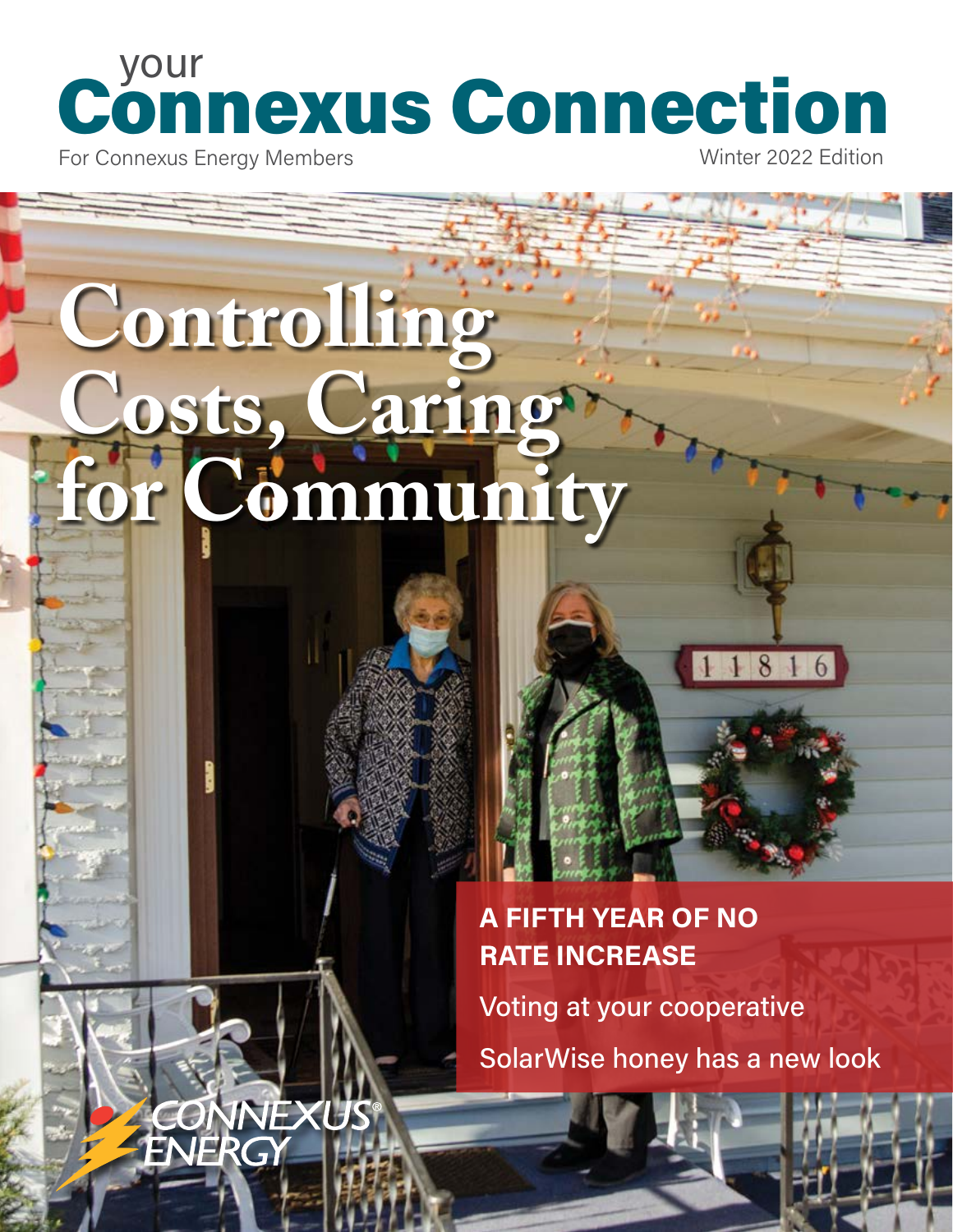

#### **PAYING ONLINE NOW EASIER**

New online payment tools include the elimination of credit card processing fees for residential members.

#### **CONTACT US**

#### **Phone**

Member Services: 763.323.2650 Report an Outage: 763.323.2660

#### **Online**

Website: connexusenergy.com Email: info@connexusenergy.com Facebook: facebook.com/connexusenergy Twitter: @connexusnews

#### **Address**

14601 Ramsey Blvd. Ramsey, MN 55303

*Connexus Energy is an equal opportunity/ affirmative action employer.* 

#### **BOARD OF DIRECTORS**

Fran Bator, Chair (East Bethel) Mark Ethen, Vice Chair (Blaine) Gordon Westerlind, Secretary/Treasurer (Big Lake) Michael Cady, Assistant Secretary/Treasurer (Blaine) Kenneth Fiereck (Clear Lake) Donald Holl (Forest Lake) Shelly Peterson (Nowthen) Peter Wojciechowski (Ham Lake)

### ; **Reliable** ; **Affordable** ; **Safe**

We are Connexus Energy.

#### your most powerful membership®





*Connexus Energy is offsetting 100% of the energy used for printing this newsletter with renewable energy credits.*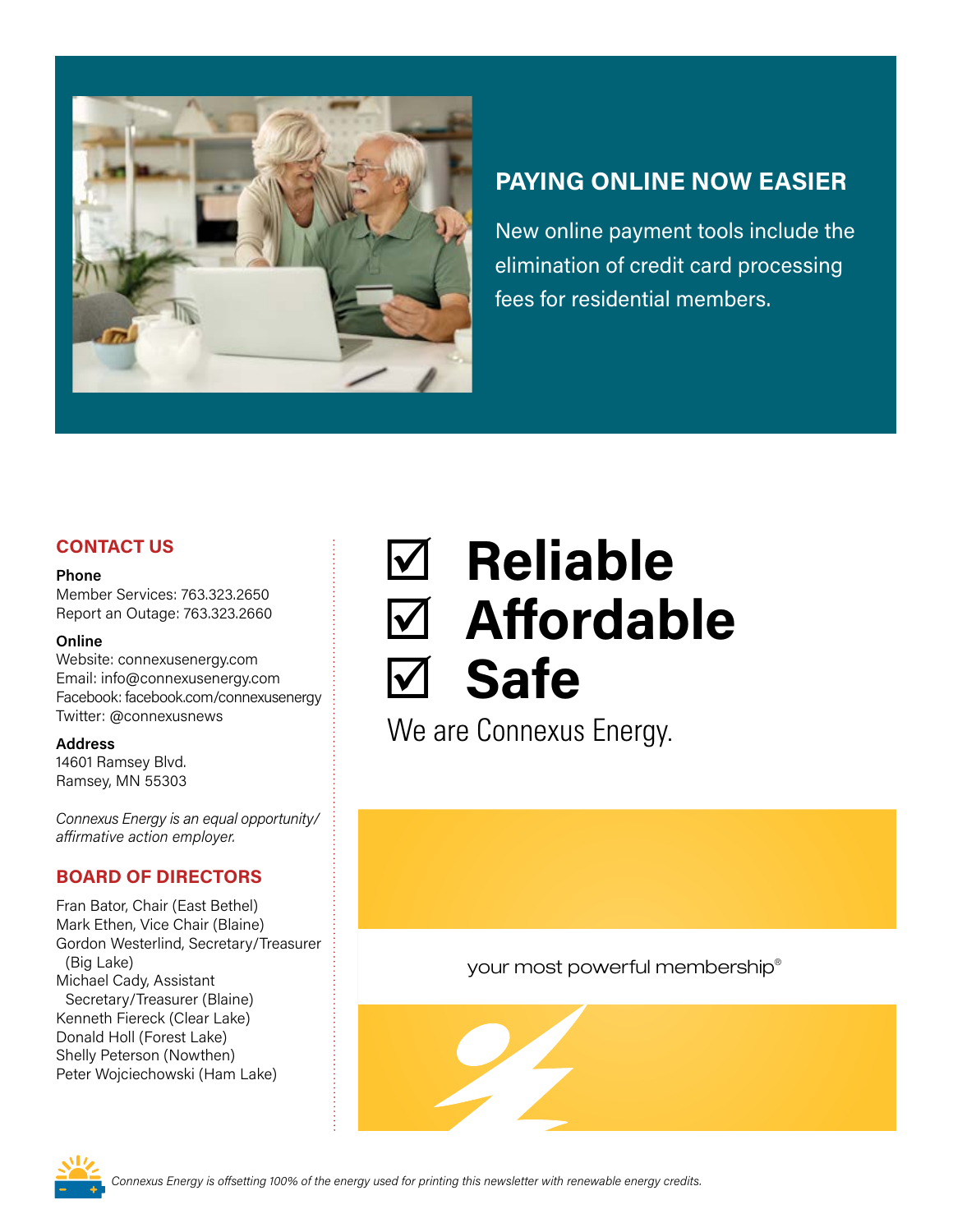### CEO **sparks**

Greg Ridderbusch, President & CEO

#### **Five Years of No Rate Increase:**

affordability you can count on all year long

When our call center received its second, third, and fourth call after a TV news segment about rising electricity costs our team was ready. We were still in the thick of budgeting for 2022 as questions about our 2022 rates were being asked by members.

In early December, as with each year, the Connexus Energy Board representing our member owners heard the details of how inflation, investment, strategic initiatives, member conservation, and market prices would affect the 2022 budget.

The good news, with the efforts of employees, members, and a bit of growth, 2022 will be Connexus Energy's fifth consecutive year of no rate increase.

While several of Minnesota's largest electric utilities are proposing to raise their rates and increase bills, Connexus Energy is happy to be an outlier. Connexus' mix of modern electric grid technologies, the hard work of our staff, and a well-designed and maintained system empowers us to provide nationally competitive reliability at an affordable cost.



Looking forward, we are reaching deeper to find additional efficiencies, looking in detail at our wholesale power supply. A unanimous vote by Connexus Energy's board directed staff to pursue competitive wholesale power savings, flexibility, and local control. Negotiations with Great River Energy, our current wholesale power provider, are ongoing and being pursued while maintaining the reliability and safety of our service to you and our commitment to cooperative values. As reported in our last several annual meetings, our wholesale power costs have been the highest of all electric cooperatives in Minnesota for the past decade.

Last fall, we were pleasantly surprised with recognition by our business peers at the Anoka Chamber of Commerce with the 2021 Service Business of the Year Award. Chamber CEO Pete Turok observed that "Affordable, reliable energy is the lifeblood of our communities and creates advantages that spur economic growth."

Swimming against a stream of rising costs for five consecutive years is an achievement we're proud of at Connexus. It takes hard work from our employees, and courageous choices by your elected Board members. The energy transition that is presently occurring is an exciting time and Connexus Energy's approach is always grounded by your expectation of affordable, reliable, safe, and increasing sustainable electricity.

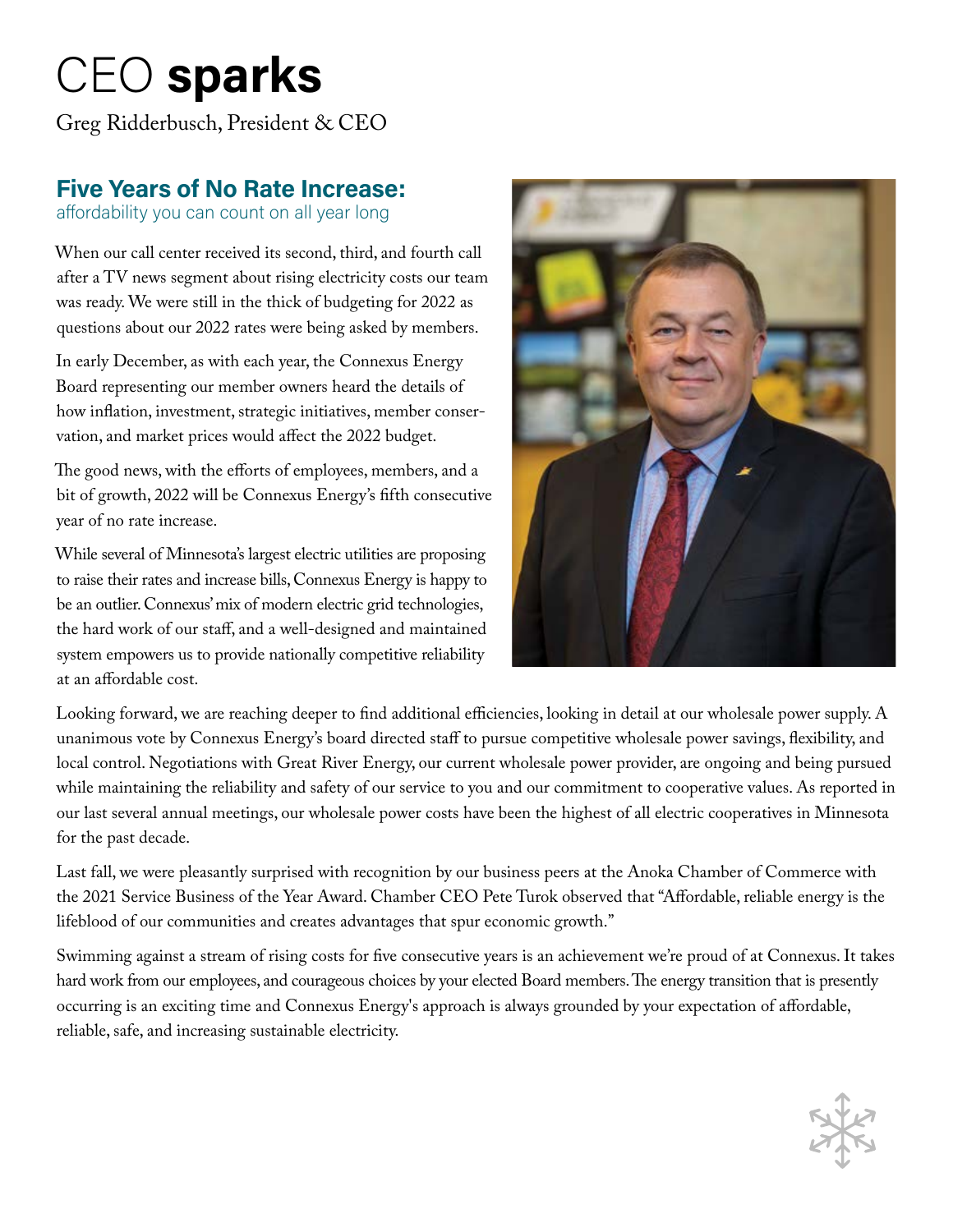### Controlling costs **caring for community**

Training hundreds new farmers each year, KaZuoa Berry manages her budget down to the dollar. The program she leads, an emerging farmer conference and incubator training program at Big River Farm near Marine on St. Croix, teaches entrepreneurship to experienced farmers and farming to experienced entrepreneurs.



*KaZuoa Berry of Big River Farms leads the organization's program training new farmers.*

In talking about the importance of prudent financial management and energy use, Anoka County Administrator Rhonda Sivarajah notes that "County government is that invisible layer of government and we provide services and impact people's lives from birth to death."

Anoka County services include management of a park system that now draws more than 4 million visits annually, as well as the library system, and more than 400 miles of roadway. Reducing costs from energy usage is critical to successfully providing such a diversity of important services.

"Sustainable funding models for this work are hard to come by," says Berry. "When propane heating costs suddenly explode it has a huge impact on our ability to serve the community. We're glad to be working with Connexus to identify strategies to take control of our heating costs."

"We're here to help all our members make informed decisions regarding their short- and long-term energy costs," said Connexus Energy's Jen Sweeney, who advises Anoka County and other large energy consumers. "Electric technologies are constantly getting better in performance as well as price. Fuel switching from propane to electricity is increasingly popular among our members. Another key strategy we recommend to control costs is energy efficiency."

Anoka County is several years into the process of switching its buildings and infrastructure to use modern LED lights that will result in significant savings.

*"We're here to help all our members make informed decisions regarding their short- and long-term energy costs."*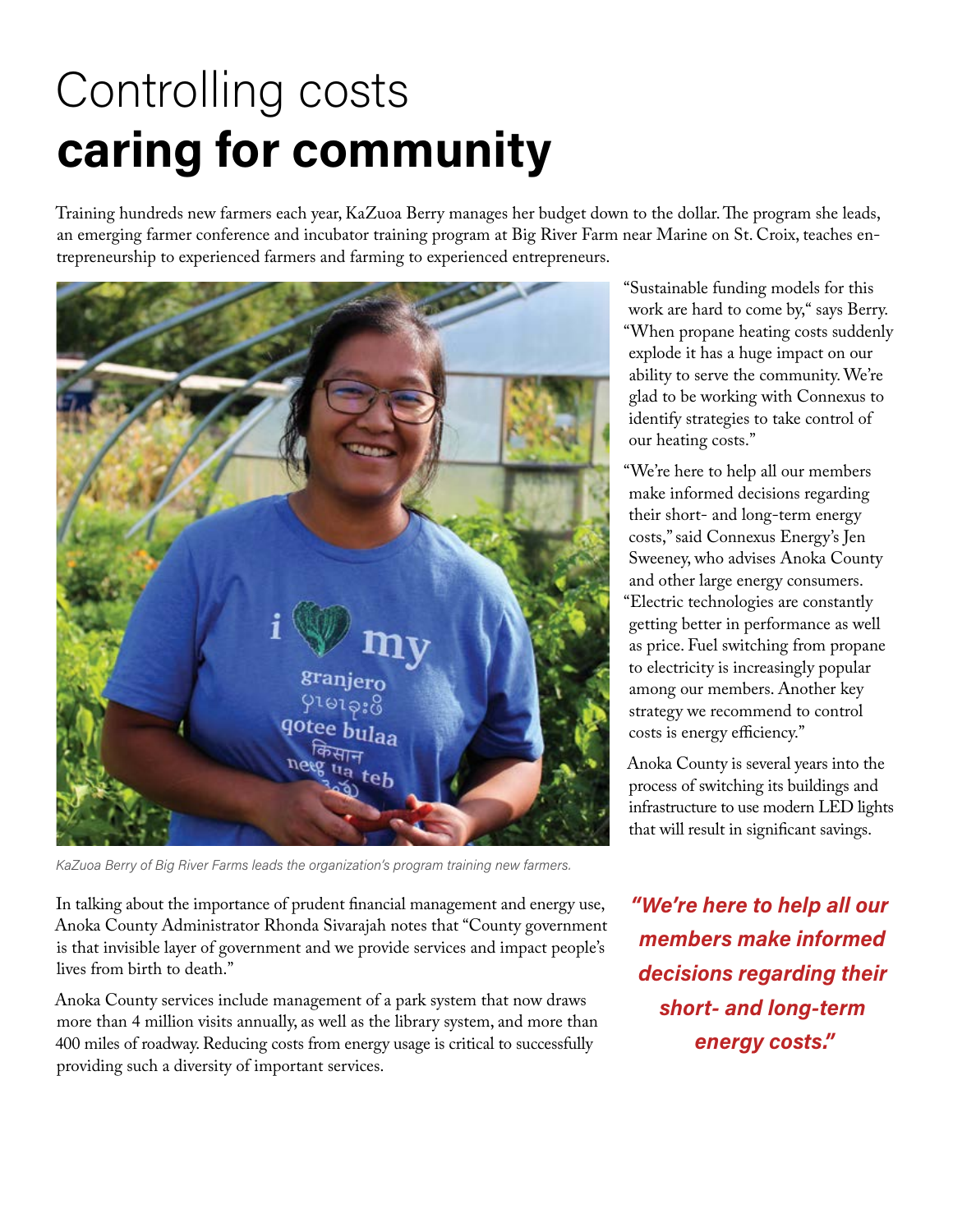**NO RATE INCREASE** *Key dates for your 2022 calendar*

"We provide all of the law enforcement for several cities in the county, and also have programs like senior services, and medical and food assistance, to help people if they run into difficult times," says Sivarajah.

Care for community is one of the seven principles guiding the work of all member-owned nonprofit cooperatives. Whether it is homeowners or farmers, nonprofits or businesses, or town, city, or county government, controlling costs while caring for community is part of Connexus' mission.



*For Anoka County, reducing costs from energy usage is critical to successfully providing valuable social services including home visits for senior citizens.*



*JANUARY* **No rate increase.** Happy New Year! *FEBRUARY* **No rate increase.** Happy Valentine's Day! *MARCH* **No rate increase.** Happy first day of Spring! *APRIL* **No rate increase.** Happy Earth Day! *MAY* ¡Feliz Cinco de Mayo! **No aumento en la tarifa.** *JUNE* **No rate increase.** Happy first day of summer! *JULY* **No rate increase.** Happy Independence Day! *AUGUST* **No rate increase.** Celebrate at Bunker Beach! *SEPTEMBER* Leaves turn. Rates stay the same. **No rate increase.**  *OCTOBER* All treats, no tricks. **No rate increase.** *NOVEMBER* **No rate increase.** Happy Thanksgiving! *DECEMBER* **No rate increase.** Merry Christmas and happy holidays!

#### **Our fifth consecutive year of no rate increases.**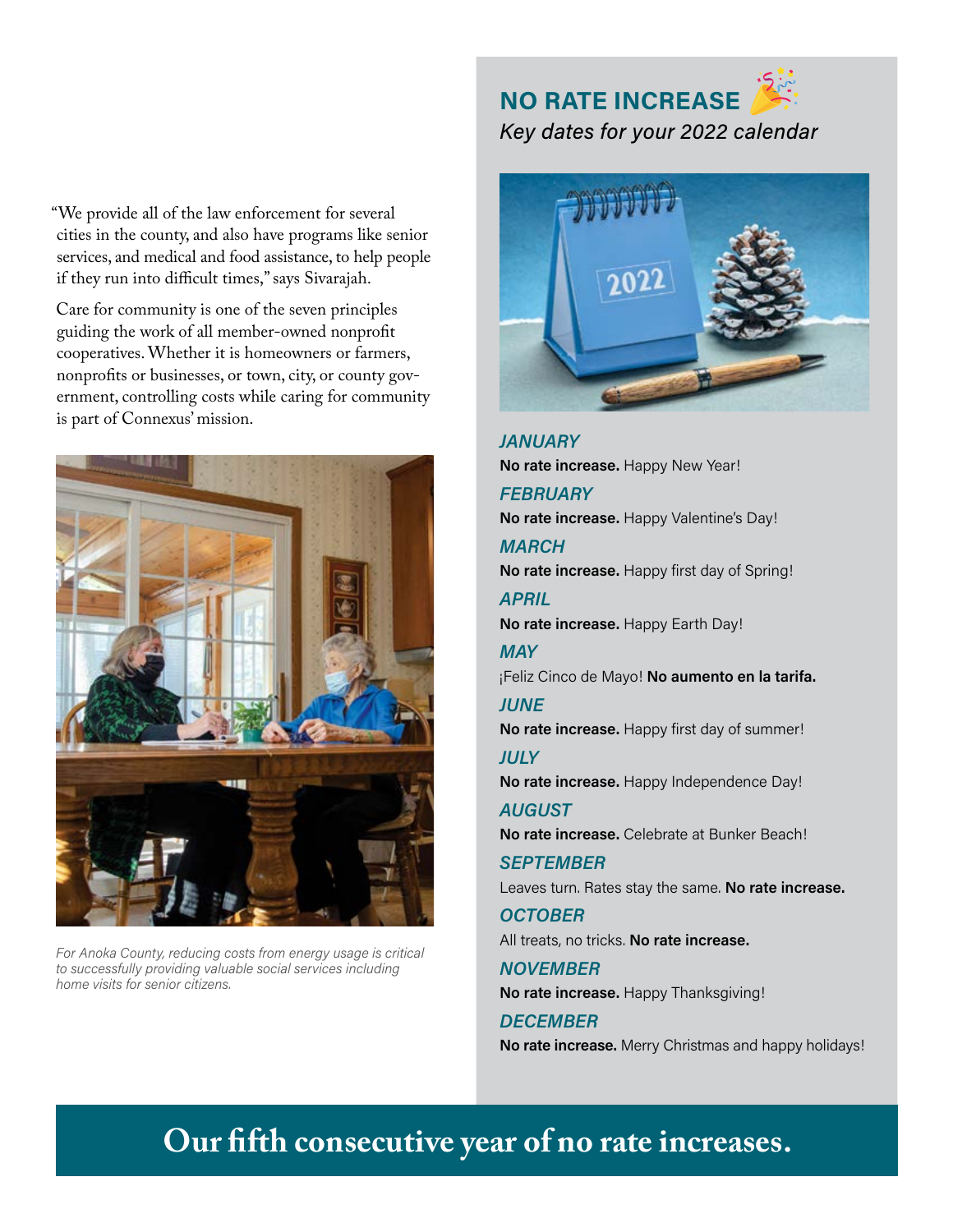### At Connexus **your vote matters**

#### Online and printed ballot options make co-op voting easy



A score of "aye" votes changed the course of history in our community – creating a cooperative to provide reliable, affordable electric service. Eighty-four years later, we have grown to more than 140,000 members providing electric service that is consistently more reliable and affordable than the state's largest investor-owned utility.

"Connexus sets a good example for Minnesota co-op elections," said Duane Ninneman, executive director of Greater Minnesota nonprofit, CURE. The organization's mission is to protect and restore resilient rural landscapes and build vibrant, just, and equitable rural communities.

Connexus Energy's Board of Directors is elected by you and other co-op members to set the policies and is charged with the responsibility to manage the cooperative, subject to the laws of the state of Minnesota, and the bylaws established by the membership.

Information about the Board candidates will be available and online voting will begin at the end of March. Paper ballots will also be mailed to all members (a requirement of Minnesota law that pre-dates online voting) and accommodations for in-person voting will be provided.

Connexus works with Survey & Ballot Systems, a Minnesota-based organization that independently handles elections for more than 200 cooperatives nationwide. In coordination with the election, Survey & Ballot Systems will hold a drawing for a personal one-year supply (12 jars) of honey harvested from our flowering solar farms as well as other prizes.



#### **Happy New Year**

**Green energy and energy efficiency are easy-to-make —** *and even easier to keep* **— New Year's resolutions**

Celebrate today with a plan for a fresh start in 2022 with any of Connexus' many green energy and convenient energy management programs. Find out more at connexusenergy.com.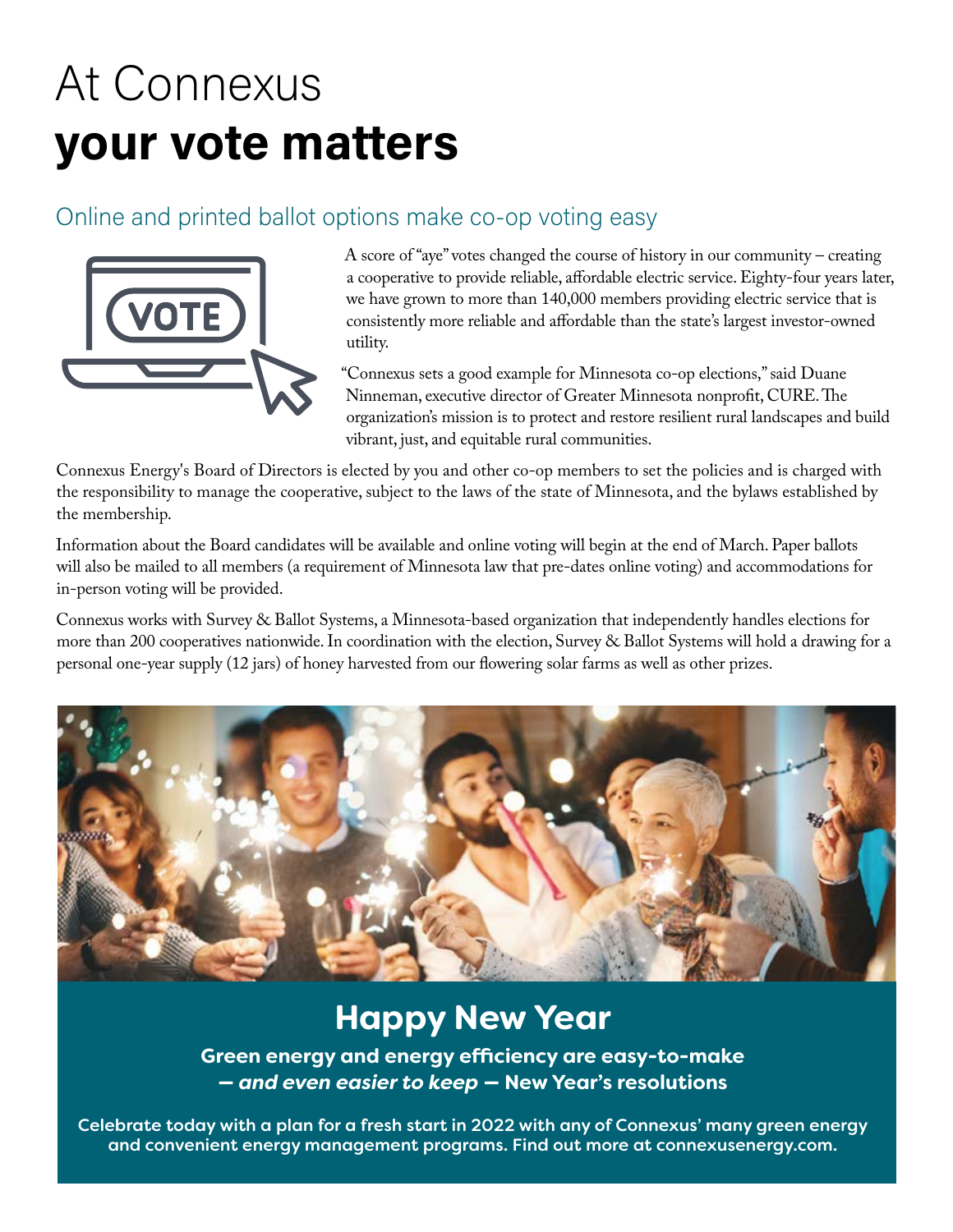### Co-op<sup>@</sup>uisine

#### HEARTWARMING TOMATO SOUP

From Chris Nye

**1/4 cup Olive Oil, separated 1/2 Red Onion, thinly sliced 2 Cloves Garlic, thinly sliced 28 oz Diced Canned Tomato, preferable San Marzano 2 cups canned Tomato Juice 1 Sprig Fresh Basil**

Equipment: Induction cooktop Immersion blender 2 qt or larger pot, spatula

Instructions:



- 1. Over medium heat, cook the red onion and garlic in half of the olive oil. Stir frequently until the onion has oftened and become translucent.
- 2. Add the diced tomato and tomato juice. Season with 1 Tbsp of salt and bring to a boil. Reduce the heat to medium and continue to cook, stirring occasionally for 20 minutes.
- 3. After the soup is done cooking, blend with the immersion blender until smooth. Season as needed with salt and pepper. Divide into serving dishes and garnish with torn basil and a drizzle of the remaining olive oil.

*Chris Nye of Coon Rapids, an accomplished professional chef, provided the recipe. While you can use whatever cooktop you have, Chris likes both the power and performance of induction cooktops as well as the fast and convenient cleanup.*

# CONNEXUS ENERGY

#### HARVESTED FROM OUR FLOWERING SOLAR FIELDS

\$

12

All the proceeds will be donated to Ruff Start Rescue. Honey is only available for purchase in the Connexus Energy lobby. \*Cash transactions only. Produced in partnership with Bare Honey.